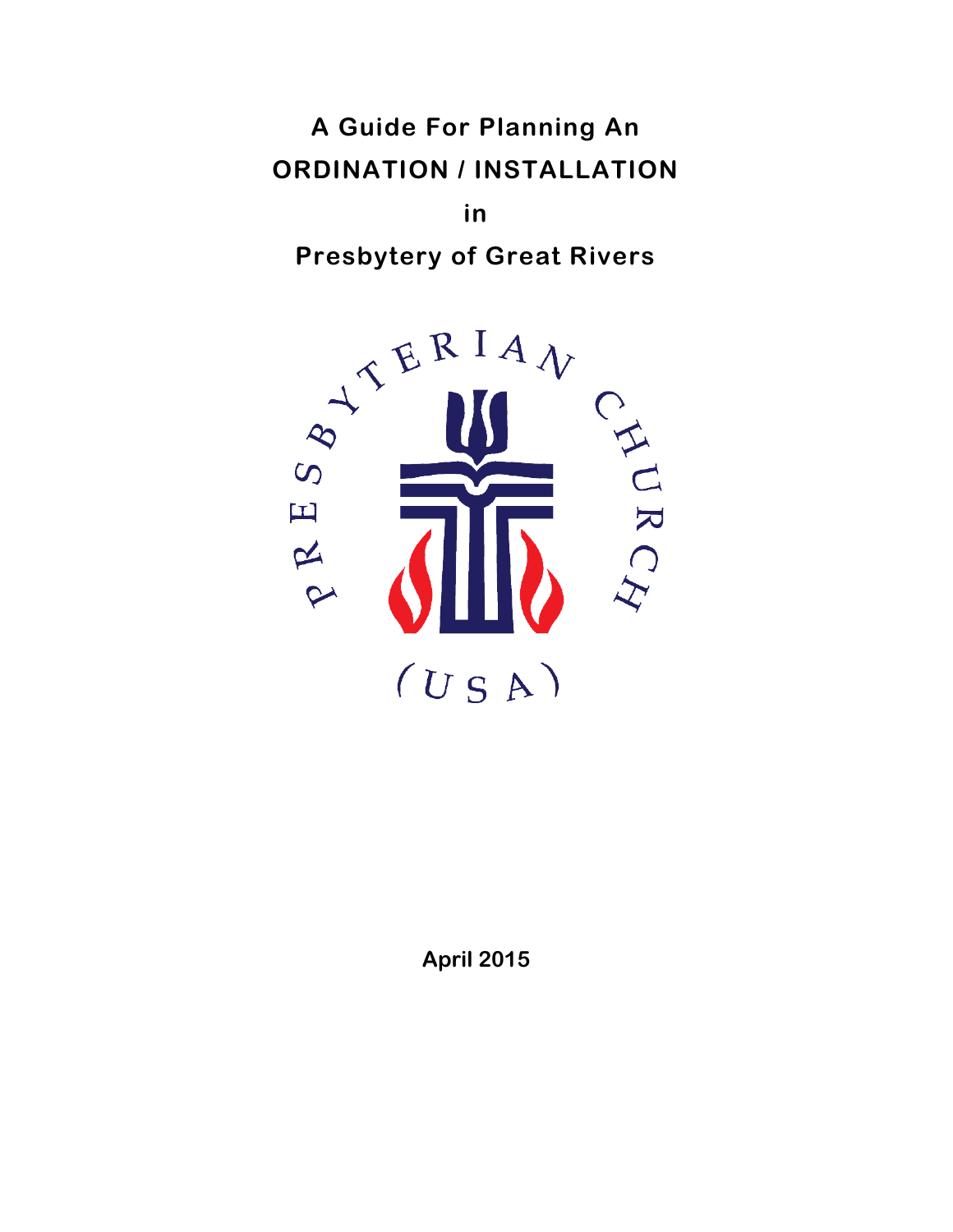## **Key Resources**

#### *Book of Order G-2.07; W-4.4000ff Book of Common Worship/Occasional Services, pages 45ff.*

You as a Candidate are ready for ordination/installation and may need some insight in planning this important event in your life. This guide is simply that – a guide which outlines the procedures to be followed in preparation for the occasion.

**Ordinarily**, the presbytery placing the call to the candidate will examine, ordain, and install the candidate (G-2.0702). If given adequate reason, the Presbytery of Great Rivers Committee on Ministry may be willing to consider an exception. **Please note**: such a request will likely affect the schedule of the service. If ordination occurs in the presbytery of care, the installation will occur subsequently in the presbytery of call. Many persons are available to assist you in the planning of the service and fulfilling of particular requirements of the denomination (see W-4.4000).

# **1. CONTACT THE KEY PERSONS IN THE PRESBYTERIES**

- Chair of Committee on Ministry
- Stated Clerk
- Moderator of Presbytery
- Pastor of church where ordination/installation will be held.

## **Committee on Ministry:**

- Obtains Presbytery approval of the Administrative Commission. This Commission acts as the Presbytery at your ordination/installation. In Presbytery of Great Rivers, the Commission must be composed of **five** persons:
	- **-** Two teaching elders from different congregations
	- **-** Two ruling elders, from different congregations
	- **-** A fifth person who may be a ruling or teaching elder, from yet another congregation.
- All of these persons must be from the Presbytery performing the ordination/installation. Others of the candidates choosing will be seated as guests pending COM approval.

## **The Chair of the Committee on Ministry:**

 Will know the meeting dates of the Committee on Ministry and the Presbytery, and aid in the most expedient time-table possible.

## **Stated Clerk:**

- Often the Committee on Ministry chairperson and Stated Clerk keep each other informed of the Commission, but **a note** to the Stated Clerk with the information will be helpful.
- The Stated Clerk informs your Commission and any other participants of their appointment plus the place, time and date of your ordination/installation, so **supply full names, addresses, etc. as well as the presbytery affiliation**.

## **Moderator:**

- The Moderator (or someone appointed by the Moderator in his/her stead) presides at your service.
- Confirm the Moderator's calendar **before** scheduling the service.
- Keep the Moderator informed as plans progress.
- The Moderator presides at the meeting of the Commission 45 minutes prior to the service.
- At the Commission's meeting:
	- **-** ALL participants' assignments will be confirmed: **have bulletins on hand**.
	- **-** Be prepared to supervise seating, etc. along with guidance from Moderator and the pastor of the church.
- COMMUNICATE, COMMUNICATE, COMMUNICATE!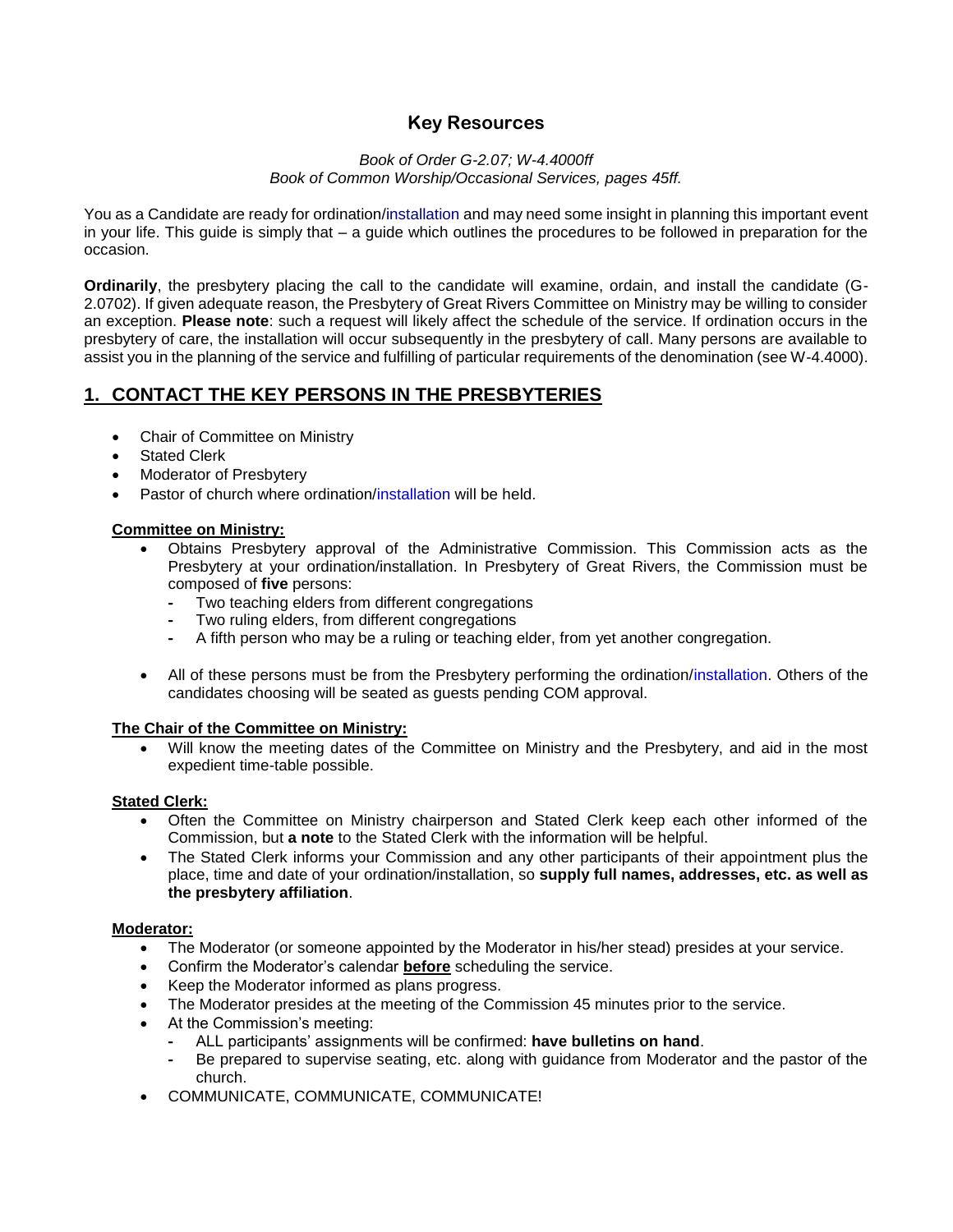**Pastor**:

- The pastor will be your guide at the church (for ordination)
- Get the date and time cleared, plus a meeting area for the Commission.
- Clarify needs (or desires) for particular music/organist, etc.
- Prepare a seating arrangement for all participants in the service
- Plan reception (the decision to be simple or elaborate is yours)

## **2. The Day Arrives for Ordination/Installation**

- Flowers, bulletins, ushers are in place.
- The Commission and participants gather in the meeting room for the purpose of ensuring all is in order to ordain/install.
- The congregation, representatives of Presbytery, your friends, and family have come to share the joy of the occasion and are seated in the Sanctuary.

## **3. The Service of Worship for the Ordination/Installation Begins**

All elements of worship as designated by the Book of Order should be included in the service. (W-4.4000) [see the suggested Order of Service – Appendix A, from the Book of Common Worship/Occasional Services].

- The sermon and the charges should be reasonable in length
- The entire service should not exceed 90 minutes.
- The offering's purpose should be noted (**in the bulletin**) as designated for the Presbytery scholarships to seminarians pursuing ordination in the PC(USA).
- Teaching Elders usually wear robes while others wear appropriate street attire. Red is an apt color for the day, signifying the Spirit's role in call and ministry.
- The service is to be one of joy and reflection.
- It may be creative while adhering to particular requirements.
- The Constitutional Questions are updated from time to time; use the **latest** edition of the Book of Order for your ordination/installation (currently W-4.4001 and following).

**Ordinations and Installations** are a special occasion for you, your family and friends as well as for your congregation, the Presbytery and God. As a member of Presbytery of Great Rivers, we welcome you into our fellowship. If you have been called to serve in another Presbytery, we send you with our prayers as you go to labor among God's people.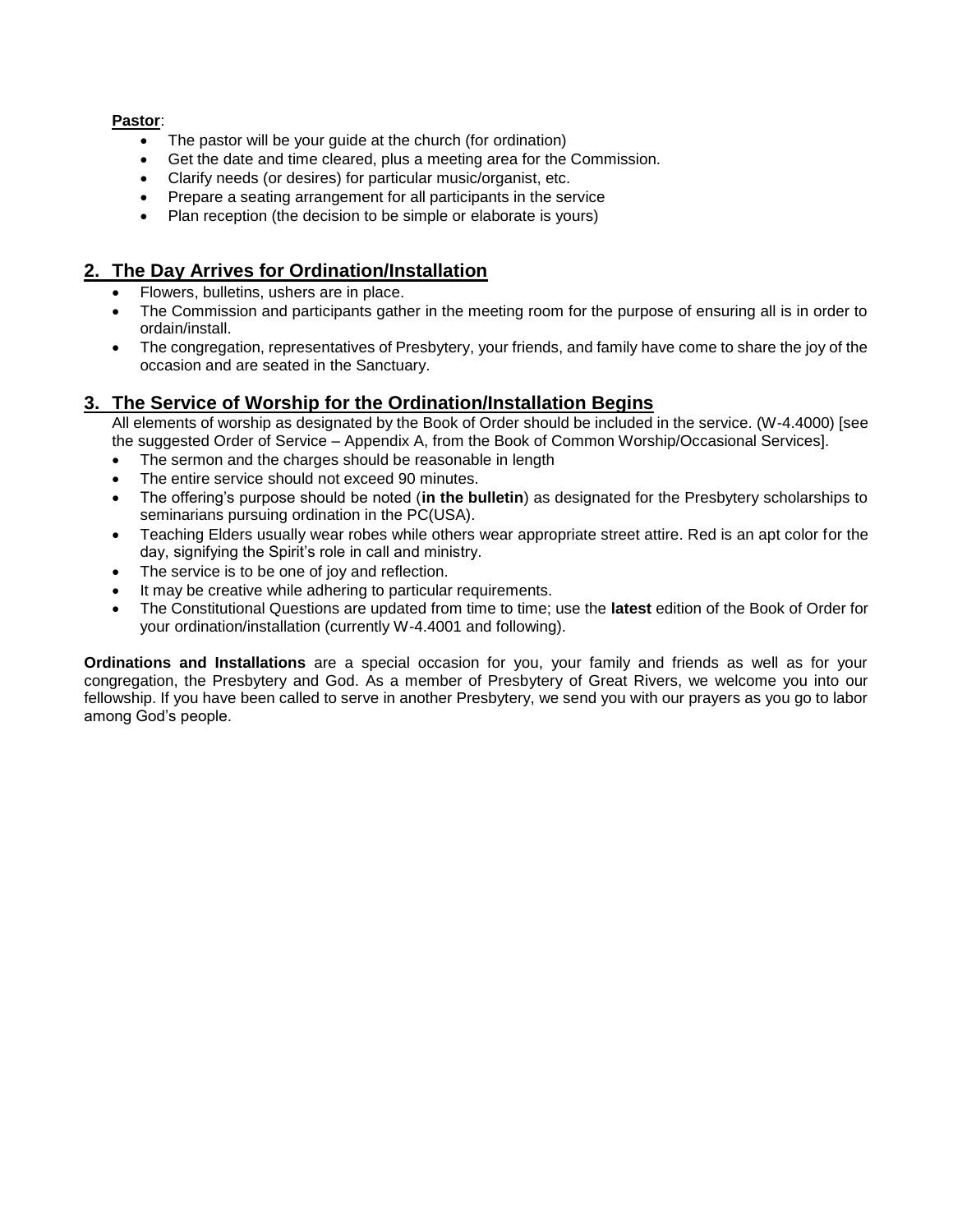# APPENDICES

#### **Administrative Commissions**

G-3.0109b Administrative Commissions

Functions that may be entrusted to administrative commissions include…ordaining and installing teaching elders.

In Presbytery of Great Rivers, administrative commissions of presbytery called for the purpose of ordination/installation shall be composed of teaching elders and ruling elders in numbers as nearly equal as possible. When the commission consists of an odd number of members, the additional member may be either a ruling elder or teaching elder. The minimum number and distribution of members shall be no fewer than five members, with not more than one of its elder members from any one of its constituent churches. The decision of an administrative commission shall be the action of the appointing governing body such decision shall be transmitted in writing to the Stated Clerk who shall report it to the governing body at its next meeting.

#### **Ordination** (see W-4.4001)

The presbytery or commission appointed for this Ordination Service shall convene and shall call the congregation to worship. The service shall focus upon Christ and the joy and responsibility of the mission and ministry of the Church, and shall include a sermon appropriate to the occasion. The member named to preside shall state briefly the proceedings of the presbytery preparatory to the ordination and shall point out its nature and importance, using the following (or similar) words:

Ordination to the ordered ministry of teaching elder is an act of the whole church carried out by the presbytery, setting apart a person to ordered ministry. Such a person shall have fulfilled the ordination requirements and received the call of God to service.

In ordination the church sets apart with prayer and the laying on of hands those who have been called through election by the church

#### **and/or**

In installation the church sets apart with prayer those previously ordained, and called anew to service in ministry.

## **The Appendices:**

A – Suggested Order of Service for Ordination/Installation

- This material has been compiled from the Book of Order
- W-4.4000 and the Book of Common Worship/Occasional Services beginning on page 45.

B – The Constitutional Questions

- To candidate (by Moderator)
- To congregation (by a Ruling Elder)
- Ordination Prayer (Moderator or Pastor)
- Declaration (Moderator)

C – A Service for Ordination/Installation including

Litany for Ordination/Installation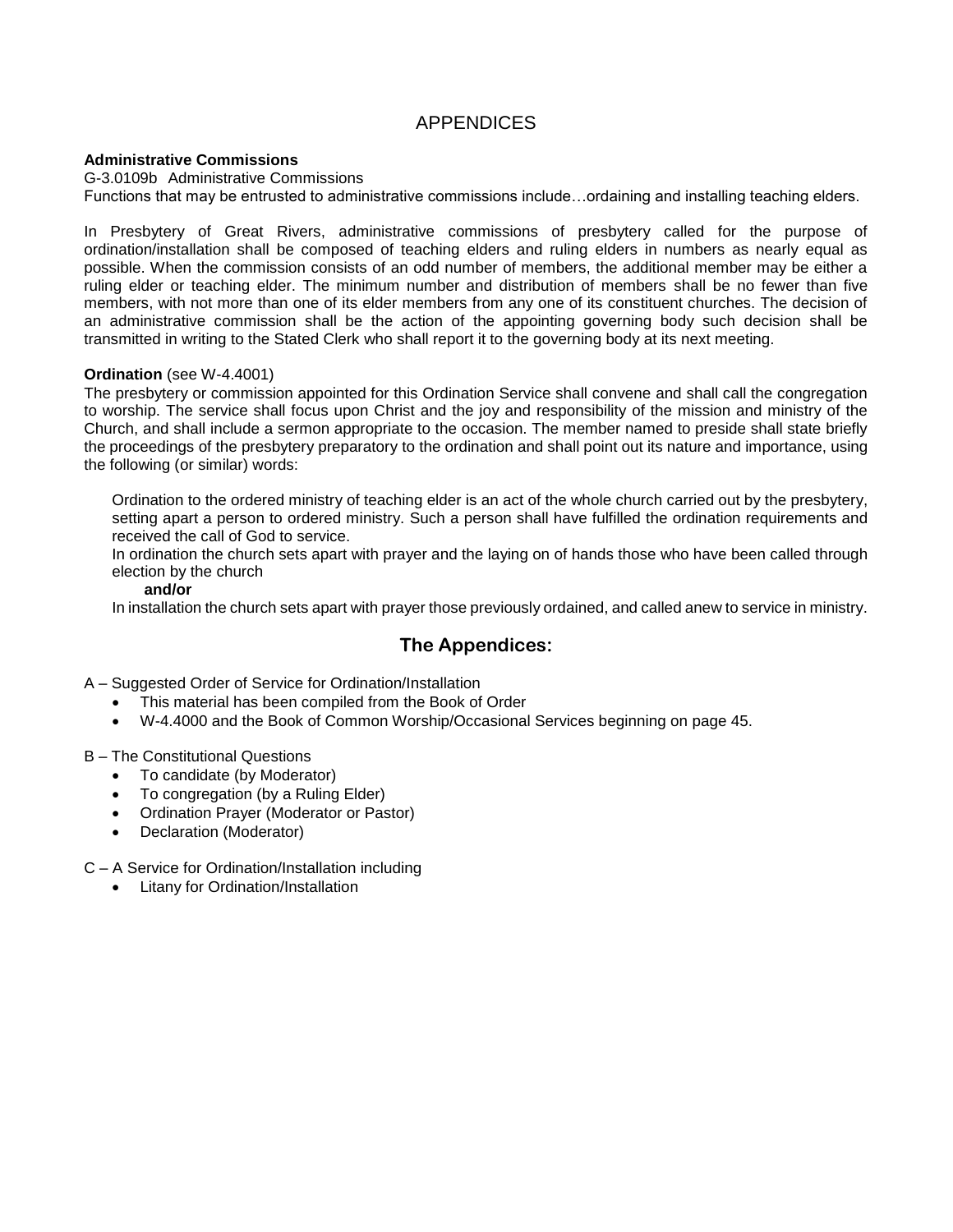# **APPENDIX A**

# **SUGGESTED ORDER OF SERVICE FOR ORDINATION/INSTALLATION**

Call to Worship Opening Prayer Hymn Confession, Pardon, and Peace Prayer for Illumination **Scripture** Sermon Hymn Ordination/Installation to the Ministry of Word and Sacrament Statement on Ordination and Installation Reaffirmation of the Baptismal Covenant (optional) Constitutional Questions (See Appendix B) Prayer of Ordination Laying On of Hands *(for ordination, kneel if able; for installation only, stand) (Moderator invites the members of Presbytery, teaching and ruling elders, and may also invite visiting teaching elders to come forward for ordination and the laying on of hands.)* Declaration of Ordination (and Installation) Welcome (W-4.2007) *(Those who have come forward are now invited to welcome the newly ordained) Brief Charge to the Newly Ordained/Installed* Presentation of Symbols of Ministry (optional) Brief Charge to the Congregation The Lord's Supper (optional) Offering (identified orally and in writing for Presbytery scholarships for Seminary students pursuing ordination in the PCUSA) Lord's Prayer Hymn Brief comments by the newly ordained/installed Charge and Benediction by the newly ordained/installed Musical Postlude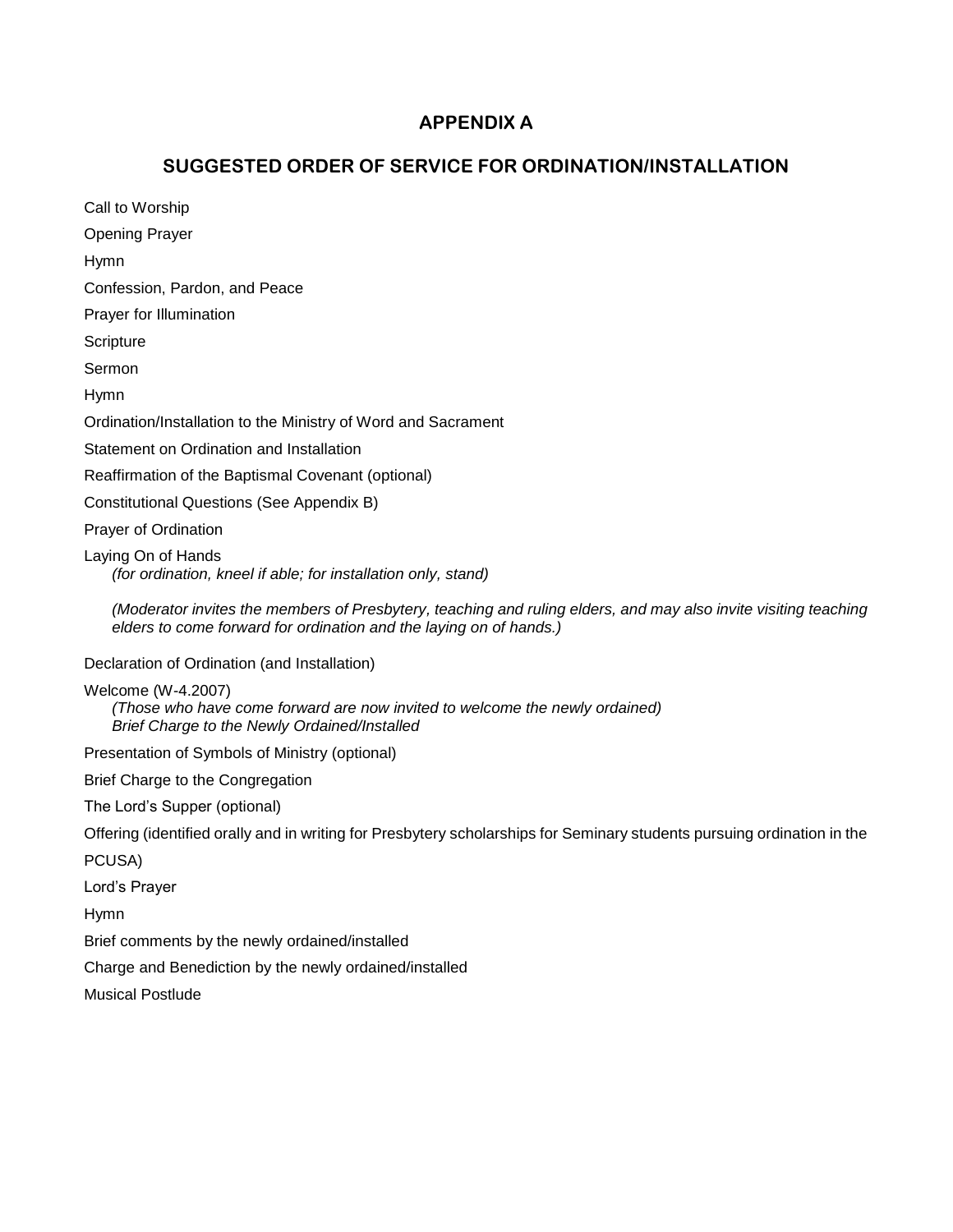# **APPENDIX B**

# **A SUGGESTED LITURGY FOR ORDINATION/INSTALLATION**

#### SENTENCES OF SCRIPTURE

There are varieties of gifts, 1 Cor. 12:4–7, 27 but it is the same Spirit who gives them. **There are different ways of serving God, but it is the same Lord who is served.** God works through each person in a unique way, but it is God's purpose that is accomplished.

**To each is given a gift of the Spirit**

**to be used for the common good.**

Together we are the body of Christ,

and individually members of it.

### STATEMENT ON ORDINATION

The following or similar interpretation of ordination shall be given.

We are all called into the church of Jesus Christ by baptism, and marked as Christ's own by the Holy Spirit.

This is our common calling, to be disciples and servants of our servant Lord.

Within the community of the church, some are called to particular service as ministers of Word and Sacrament, as elders, and as deacons.

Recognizing the importance of each office, the church ordains in order to assure fulfillment of the primary responsibilities of preaching the Word and administering the sacraments, ordering the governance of the church, and providing for ministries of care and compassion in the world.

Representing the one, holy, catholic, and apostolic church, the Presbytery of Great Rivers, by means of this commission, now ordains \_\_\_ to the ministry of Word and Sacrament,

(use when appropriate) and installs him/her as pastor/associate pastor of the \_\_\_ Church.

*[Then, let the ruling elder come forward, bringing the candidate(s).]*

*[Let the ruling elder say to the Moderator:]*

Speaking for the people of the church, I bring  $\_\_$  to be ordained as a minister of the Word and Sacrament.

*[or for installation]*

Speaking for the people of the church, I bring \_\_\_ to be installed as minister of the Word and Sacrament.

*Then, the Moderator shall ask those questions required by the Constitution*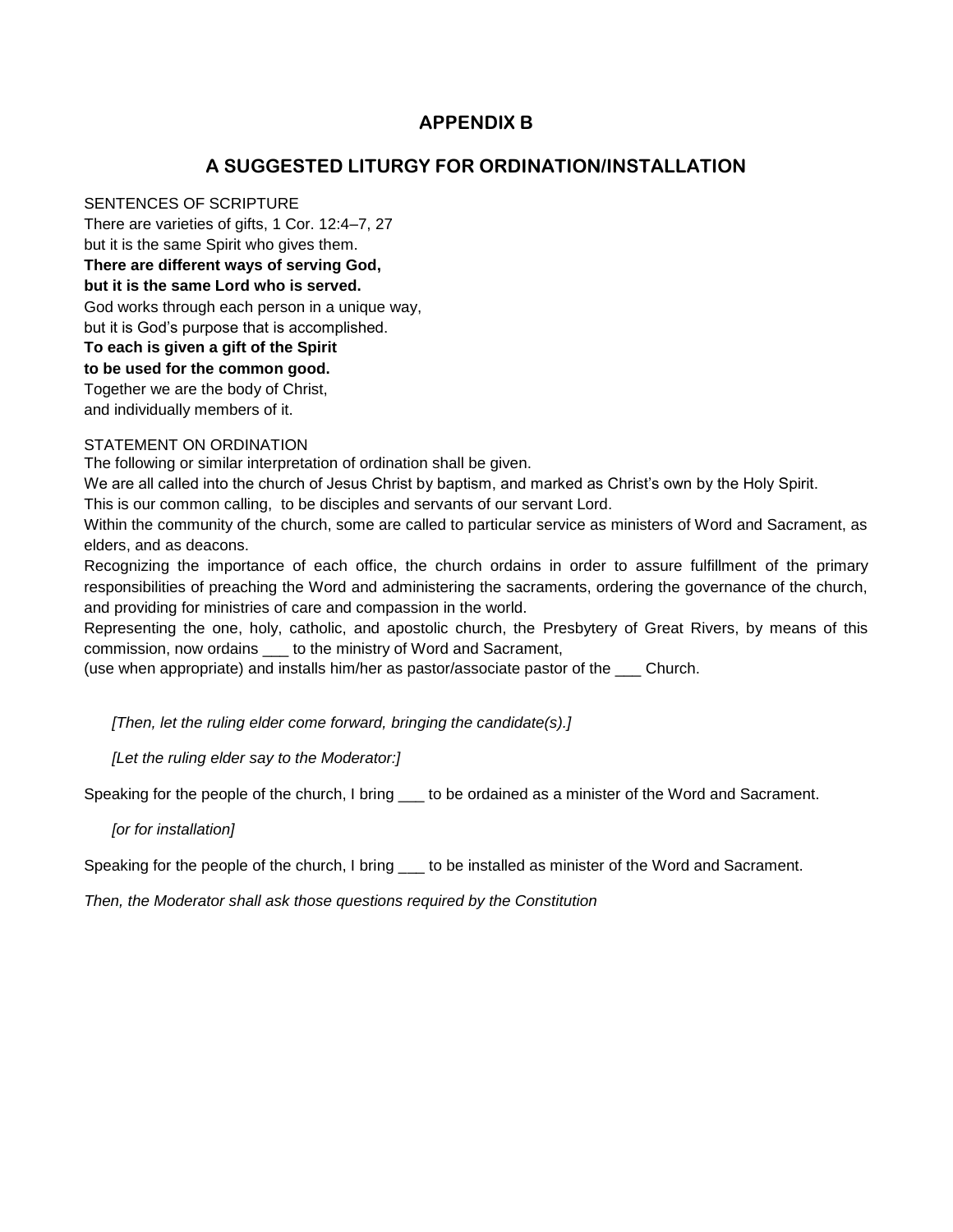# **CONSTITUTIONAL QUESTIONS Book of Order W-4.4003 [For Ordination or Installation]**

## *The Moderator asks the Candidate*

1. Do you trust in Jesus Christ your Savior, acknowledge him Lord of all and Head of the Church, and through him believe in one God, Father, Son, and Holy Spirit? Do you?

**(I do.)**

- 2. Do you accept the Scriptures of the Old and New Testaments to be, by the Holy Spirit, the unique and authoritative witness to Jesus Christ in the Church universal, and God's Word to you? Do you? **(I do.)**
- 3. Do you sincerely receive and adopt the essential tenets of the Reformed faith as expressed in the confessions of our Church as authentic and reliable expositions of what Scripture leads us to believe and do, and will you be instructed and led by those confessions as you lead the people of God? Do you and will you? **(I do and I will.)**
- 4. Will you fulfill your ministry in obedience to Jesus Christ, under the authority of Scripture, and be continually guided by our confessions? Will you?

**(I will.)**

- 5. Will you be governed by our church's polity, and will you abide by its discipline? Will you be a friend among your colleagues in ministry, working with them, subject to the ordering of God's Word and Spirit? Will you? **(I will.)**
- 6. Will you in your own life seek to follow the Lord Jesus Christ, love your neighbors, and work for the reconciliation of the world? Will you?

**(I will.)**

- 7. Do you promise to further the peace, unity, and purity of the Church? Do you? **(I do.)**
- 8. Will you pray for and seek to serve the people with energy, intelligence, imagination, and love? Will you? **(I will.)**
- 9. Will you be a faithful teaching elder, proclaiming the good news in Word and Sacrament, teaching faith, and caring for people? Will you be active in government and discipline, serving in the councils of the Church; and in your ministry will you try to show the love and justice of Jesus Christ? Will you?

## **(I will.)**

## *To the Congregation*

A ruling elder shall face the congregation, standing alongside the pastor-elect and shall ask the congregation the following questions:

- 1. Do we, the members of the church, accept \_\_\_ as our pastor (or associate pastor), chosen by God through the voice of this congregation to guide us in the way of Jesus Christ? Do you? **(We do.)**
- 2. Do we, agree to pray for him (her), to encourage him (her), to respect his (her) decisions, and to follow as he (she) guides us, serving Jesus Christ, who alone is Head of the Church? Do you? **(We do.)**
- 3. Do we, promise to pay him (her) fairly and provide for his (her) welfare as he (she) works among us; to stand by him (her) in trouble and share his (her) joys? Will we listen to the word he (she) preaches, welcome his (her) pastoral care, and honor his (her) authority as he (she) seeks to honor and obey Jesus Christ our Lord? Do you and will you?

**(We do and we will.)**